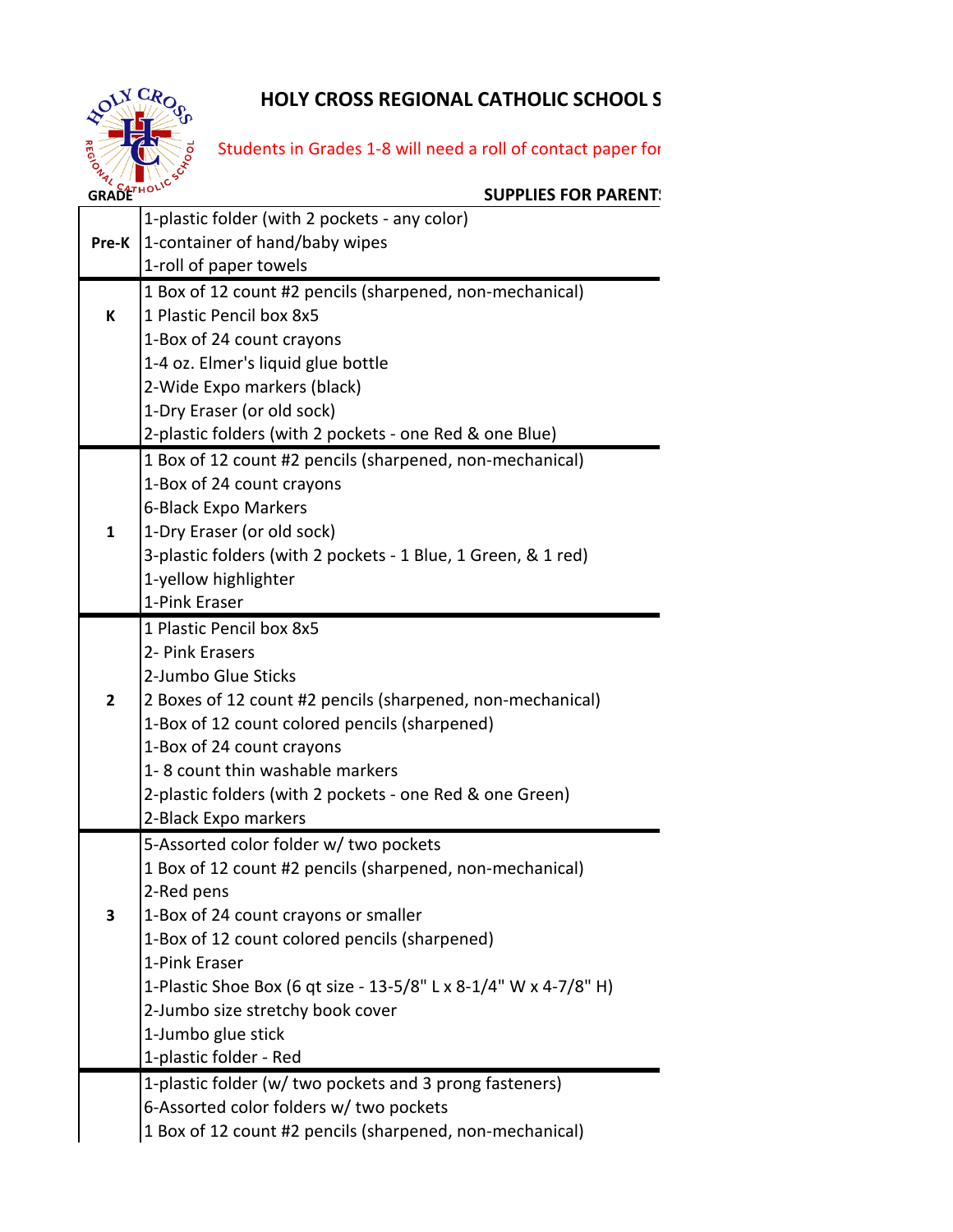- **4** 1-Box of 12 count colored pencils (sharpened)
	- 8- Blue erasable pens
	- 2-Red pens
	- 1-Box of 16 count crayons
	- 2-Pink Eraser
	- 1-Dry Eraser
	- 2-Black Expo markers
	- 1-5" scissors

|                                | 5-Assorted color folder w/ two pockets                   |  |  |  |
|--------------------------------|----------------------------------------------------------|--|--|--|
|                                | 4-#2 pencils (no mechanical)                             |  |  |  |
|                                | 1-Box of 12 count colored pencils (sharpened)            |  |  |  |
| 5                              | 4- Blue erasable pens                                    |  |  |  |
|                                | 2-Red pens                                               |  |  |  |
|                                | 1-Box of 16 count crayons                                |  |  |  |
|                                | 2-yellow highlighters                                    |  |  |  |
|                                | 4-plastic folders (w/ two pockets and 3 prong fasteners) |  |  |  |
|                                | 1 Box of 12 count #2 pencils (sharpened, non-mechanical) |  |  |  |
|                                | 1-Box of 12 count colored pencils (sharpened)            |  |  |  |
|                                | 8- Blue erasable pens                                    |  |  |  |
| 1-Box of 16 count crayons<br>6 |                                                          |  |  |  |
|                                | 1- package thin washable markers                         |  |  |  |
|                                | 2- highlighters                                          |  |  |  |
|                                | 4-copybooks                                              |  |  |  |
|                                | 1-Dry Eraser (or old sock)                               |  |  |  |
|                                | 1 Box of 12 count #2 pencils (sharpened, non-mechanical) |  |  |  |
|                                | 1-Box of 12 count colored pencils (sharpened)            |  |  |  |
|                                | 4- Blue erasable pens                                    |  |  |  |
|                                | 2-Red pens                                               |  |  |  |
| 7                              | 1-Box of 16 count crayons                                |  |  |  |
|                                | 1-8 count thin washable markers                          |  |  |  |
|                                | 1- package of gel pens (assorted colors)                 |  |  |  |
|                                | 1-package index cards 3"x5"                              |  |  |  |
|                                | 6-Assorted color folder (w/ two pockets (1 must be Red)  |  |  |  |
|                                | 2-yellow highlighters                                    |  |  |  |
|                                | 1- Pencil case                                           |  |  |  |
|                                | 1 Box of 12 count #2 pencils (sharpened, non-mechanical) |  |  |  |
|                                | 1-Box of 12 count colored pencils (sharpened)            |  |  |  |
|                                | 4- Blue erasable pens                                    |  |  |  |
| 8                              | 2-Red pens                                               |  |  |  |
|                                | 1-Box of 16 count crayons                                |  |  |  |
|                                | 1-8 count thin washable markers                          |  |  |  |

Over → Over → Over → Over → Over → Over → Over → Over → Over → Over → Over → Over → Over → Over → Over → Over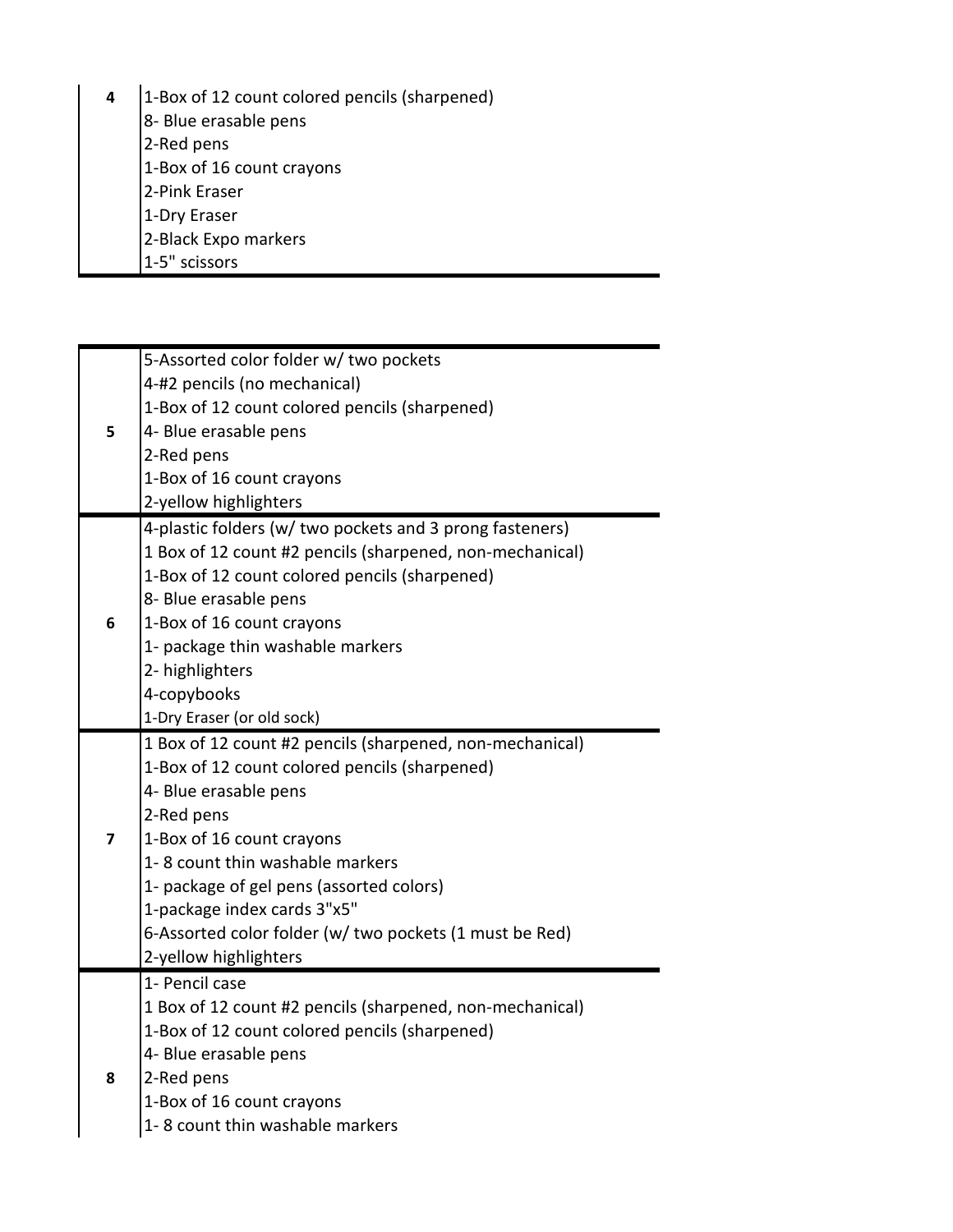|                | 2-yellow highlighters                                   |  |  |  |  |
|----------------|---------------------------------------------------------|--|--|--|--|
|                | 7-Assorted color folder (w/ two pockets (1 must be Red) |  |  |  |  |
|                | 1- package of gel pens (assorted colors)                |  |  |  |  |
|                | 1-package index cards 3"x5"                             |  |  |  |  |
|                | 1-marble hardback copybooks (100 sheets)                |  |  |  |  |
| Honor's        | 1-Spiral graphing copybook (7th & 8th grade only)       |  |  |  |  |
| Math           | 1-package of loose leaf paper (college ruled)           |  |  |  |  |
|                | 1-1 inch 3-hole binder (4th grade & new students only)  |  |  |  |  |
|                | 1- folder w/ two pockets                                |  |  |  |  |
| <b>Spanish</b> | 1-Copy Book                                             |  |  |  |  |
|                | (Gr. 4-8) 1-plastic folders (w/ two pockets)            |  |  |  |  |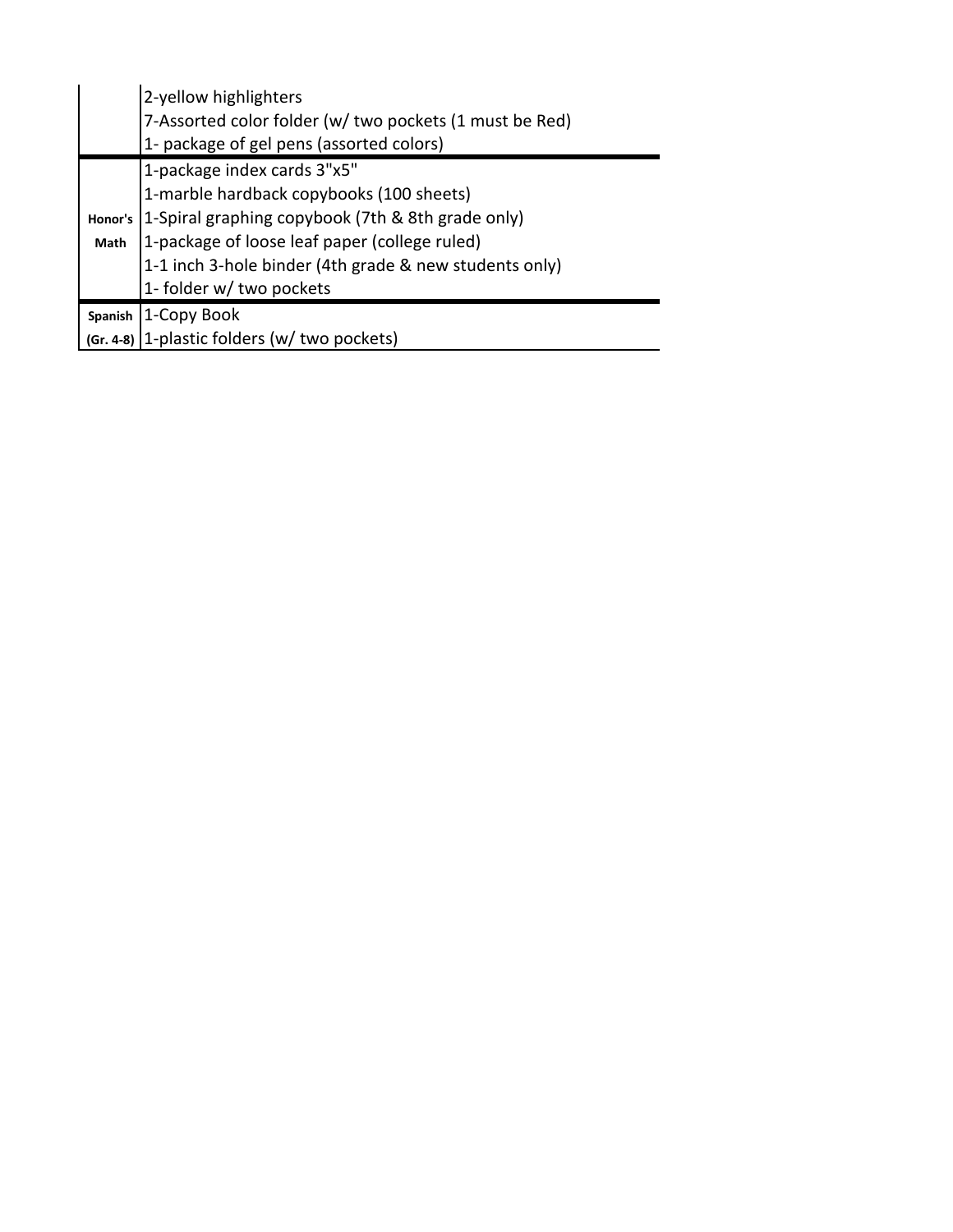# **HATIONERY LIST BY GRADE 2022-2023**

 $\gamma$  book covering - please leave at home to cover books.

# **STO PURCHASE**

| 1-boxes of tissues                                                     |  |  |  |  |
|------------------------------------------------------------------------|--|--|--|--|
| 1-container of Lysol/Clorox wipes                                      |  |  |  |  |
| 1-5" blunt scissors                                                    |  |  |  |  |
| 1-roll of paper towels                                                 |  |  |  |  |
| 1-container of hand/baby wipes                                         |  |  |  |  |
| 2-Jumbo Glue Sticks                                                    |  |  |  |  |
| 1-container Clorox/Lysol wipes                                         |  |  |  |  |
| 1-box of tissues                                                       |  |  |  |  |
|                                                                        |  |  |  |  |
| 1-5" blunt scissors                                                    |  |  |  |  |
| 1-4 oz. Elmer's liquid glue bottle                                     |  |  |  |  |
| 8 - Elmer's Jumbo Glue Sticks                                          |  |  |  |  |
| 1-container of Lysol/Clorox wipes                                      |  |  |  |  |
| 1 box of tissues                                                       |  |  |  |  |
| 1-roll paper towels                                                    |  |  |  |  |
| 1-4 oz. Elmer's liquid glue bottle                                     |  |  |  |  |
| 2-yellow highlighters                                                  |  |  |  |  |
| 1-12 inch ruler (w/metric units, not metal)                            |  |  |  |  |
| 1-5" blunt scissors                                                    |  |  |  |  |
| 1-boxes of tissues                                                     |  |  |  |  |
| 1-rolls of paper towels                                                |  |  |  |  |
| 1-box of Ziploc bags (any size)                                        |  |  |  |  |
| 1-container of Lysol/Clorox wipes                                      |  |  |  |  |
|                                                                        |  |  |  |  |
| 1-5" blunt scissors                                                    |  |  |  |  |
| 2-yellow highlighters                                                  |  |  |  |  |
| 1-12 inch ruler (w/metric units, not metal or bendable)                |  |  |  |  |
| 2-marble hardback copybooks (100 sheets)<br>1-Dry Eraser (or old sock) |  |  |  |  |
| 2-boxes of tissues                                                     |  |  |  |  |
| 1-roll of paper towels                                                 |  |  |  |  |
| 1-container of Lysol/Clorox wipes                                      |  |  |  |  |
| 2-Black Expo markers                                                   |  |  |  |  |
|                                                                        |  |  |  |  |
| 1-8 count thin washable markers                                        |  |  |  |  |
| 2-yellow highlighters                                                  |  |  |  |  |
| 1-12 inch ruler (w/metric units, not metal)                            |  |  |  |  |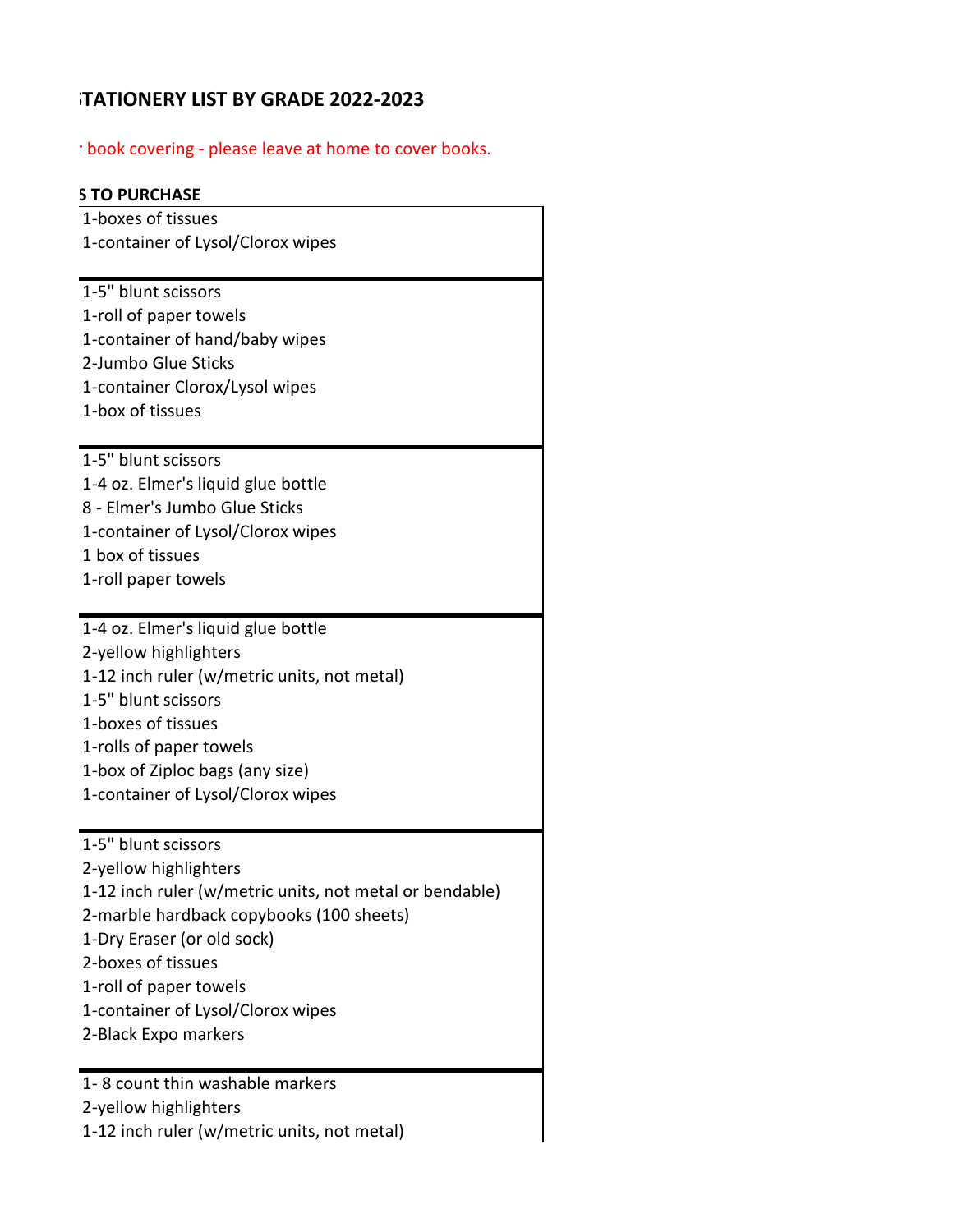7-marble hardback copybooks (100 sheets) 2-packages of loose leaf paper (college ruled) 1-4 oz. Elmer's liquid glue bottle 2-book covers 2-boxes of tissues 2-rolls of paper towels 1-container of Lysol/Clorox wipes 1-Jumbo Glue Sticks

| Over $\rightarrow$                            |
|-----------------------------------------------|
| 1-package of loose leaf paper (college ruled) |
| 1-5" scissors                                 |
| 1-4 oz. Elmer's liquid glue bottle            |
| 2-boxes of tissues                            |
| 1-Jumbo glue stick                            |
| 1-12 inch ruler (w/metric units, not metal)   |
| 5-marble hardback copybooks (100 sheets)      |
| 1-ream of printer paper                       |
| 1-package of loose leaf paper (college ruled) |
| 2-Black Expo Markers thick                    |
| 1-Jumbo Glue Stick                            |
| 1-7" scissors                                 |
| 2-box of tissues                              |
| 1-roll of paper towels                        |
| 1- Container of Clorox/Lysol wipes            |
|                                               |
| 1-pencil case                                 |
| 1-12 inch ruler (w/metric units, not metal)   |
| 1-7" scissors                                 |
| 1-Spiral graphing copybook                    |
| 1-package of loose leaf paper (college ruled) |
| 1-Ream of printer paper                       |
| 2-boxes of tissues                            |
| 2-rolls of paper towels                       |
| 1-Jumbo glue stick                            |
| 1-container of Lysol/Clorox wipes             |
| 1-7" scissors                                 |
| 1-12 inch ruler (w/metric units, not metal)   |
| 1-3 subject copybook                          |
| 1-Spiral graphing copybook                    |
| 1-package of loose leaf paper (college ruled) |
| 1-Ream of printer paper                       |
| 2-boxes of tissues                            |
|                                               |